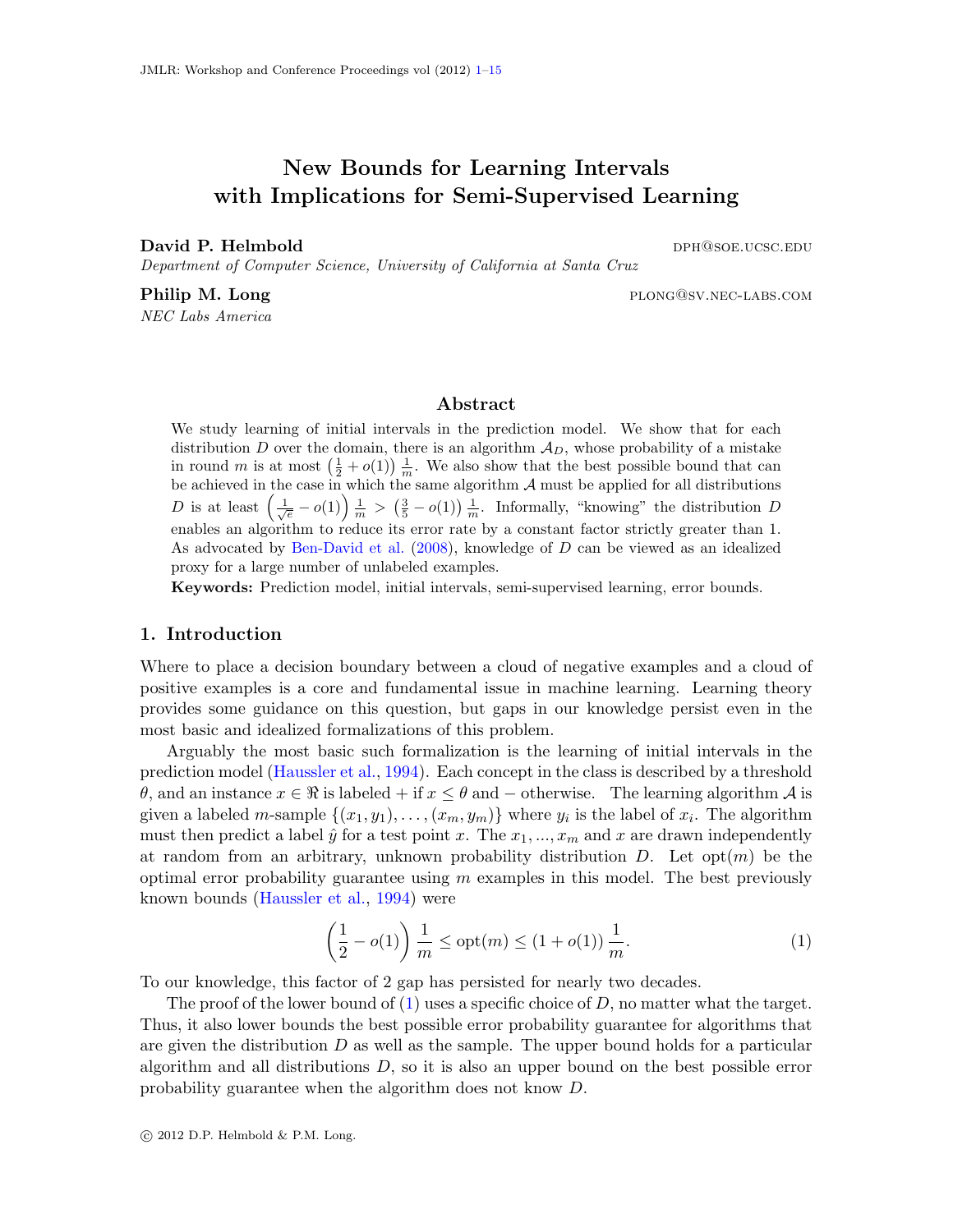#### Helmbold Long

The increasing availability of unlabeled data has inspired much recent research on the question of how to use such data, and the limits on its usefulness. [Ben-David et al.](#page-12-0) [\(2008\)](#page-12-0) proposed knowledge of the distribution  $D$  as a clean, if idealized, proxy for access to large numbers of unlabeled examples. Since the lower bound in  $(1)$  did not exploit the algorithm's lack of a priori knowledge of D, improved lower bounds exploiting this lack of knowledge may also shed light on the utility of unlabeled data.

This paper studies how knowledge of D affects the error rate when learning initial intervals in the prediction model. Our positive result is an algorithm that, when given  $D$ , has an error rate at most  $\left(\frac{1}{2} + o(1)\right) \frac{1}{m}$  $\frac{1}{m}$ . This matches the lower bound of [\(1\)](#page-0-0) up to lower order terms. As a complementary negative result, we show that any prediction algorithm without prior knowledge of D can be forced to have an error probability at least  $\left(\frac{1}{\sqrt{2}}\right)$  $\frac{1}{e} - o(1) \frac{1}{m} >$  $\left(\frac{3}{5} - o(1)\right) \frac{1}{m}$  $\frac{1}{m}$ . Thus not knowing D leads to at least a 20% increase in the probability of making a mistake (when the target and distribution are chosen adversarially). A third result shows that the maximum margin algorithm can be forced to have the even higher error rate  $(1 - o(1))\frac{1}{m}$ .

The training data reduces the version space (the region of potential values of  $\theta$ ) to an interval between the greatest positive example and the least negative example. Furthermore, all examples outside this region are classified correctly by any  $\theta$  in the version space. Our algorithm achieving the  $\left(\frac{1}{2}+o(1)\right)\frac{1}{m}$  $\frac{1}{m}$  error probability protects against the worst case by choosing a hypothesis  $\hat{\theta}$  in the middle (with respect to the distribution D) of this region of uncertainty. This can be viewed as a  $D$ -weighted halving algorithm and follows the general principle of getting in the "middle" of the version space [\(Herbrich et al.,](#page-12-2) [2001;](#page-12-2) Kääriäinen, [2005\)](#page-12-3).

As has become common since [\(Ehrenfeucht et al.,](#page-12-4) [1989\)](#page-12-4), the proof of our  $\left(\frac{1}{\sqrt{2}}\right)$  $\frac{1}{e} - o(1) \Big) \frac{1}{m}$ m lower bound proceeds by choosing  $\theta$  and D randomly and analyzing the error rate of the resulting Bayes optimal algorithm. The distribution  $D$  in our construction concentrates a moderate amount  $q$  of probability very close to one side or the other of the decision boundary. If  $D$  is unknown, and no examples are seen from the accumulation point (likely if q is not too large), the algorithm cannot reliably "get into the middle" of the version space. Unlike most analyses showing the benefits of semi-supervised learning that rely on an assumption of sparsity near the decision boundary, our analysis uses distributions that are peaked at the decision boundary.

Related work. Learning from a labeled sample and additional unlabeled examples is called semi-supervised learning. Semi-supervised learning is an active and diverse research area; see standard texts like [\(Chapelle et al.,](#page-12-5) [2006\)](#page-12-5) and [\(Zhu and Goldberg,](#page-12-6) [2009\)](#page-12-6) for more information.

Our work builds most directly on the work of [Ben-David et al.](#page-12-0) [\(2008\)](#page-12-0). They proposed using knowledge of  $D$  as a proxy for access to a very large number of unlabeled examples, and considered how this affects the sample complexity of learning in the PAC model, which is closely related to the error rate in the prediction model [\(Haussler et al.,](#page-12-1) [1994\)](#page-12-1). Their main results concerned limitations on the impact of the knowledge of  $D$ ; Darnstädt and Simon [\(2011\)](#page-12-7) extended this line of research, also demonstrating such limitations. In contrast, the thrust of our main result is the opposite, that knowledge of  $D$  gives at least a 16% reduction in the (worst-case) prediction error rate. [Balcan and Blum](#page-12-8) [\(2010\)](#page-12-8) introduced a framework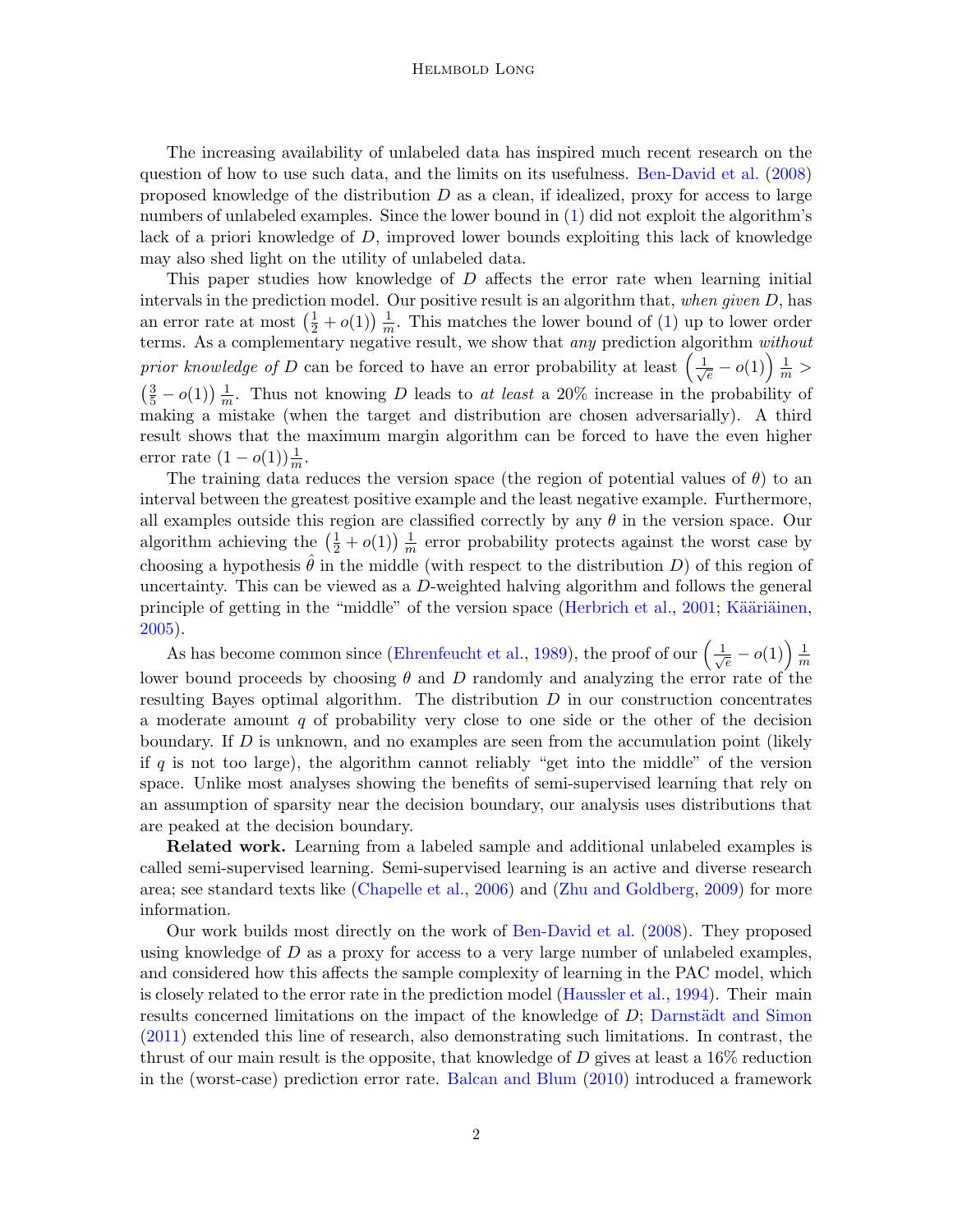to analyze cases in which partial knowledge of relationship between the distribution and the target classifier can improve error rate, whereas the focus of this paper is to study the benefits of knowing  $D$  even potentially in the absence of a relationship between  $D$  and the target. Kääriäinen  $(2005)$  analyzed algorithms that use unlabeled data to estimate the metric  $\rho_D(f,g) \stackrel{\text{def}}{=} \Pr_{x \sim D}(f(x) \neq g(x))$ , and then choose a hypothesis at the "center" of the version space of classifiers agreeing with the labels on the training examples. Our algorithm for learning given knowledge of D follows this philosophy. [Urner et al.](#page-12-9) [\(2011\)](#page-12-9) proposed a framework to analyze cases in which unlabeled data can help to train a classifier that can be evaluated more efficiently.

The upper bound of [\(1\)](#page-0-0) is a consequence of a more general bound in terms of the VCdimension. [Li et al.](#page-12-10) [\(2001\)](#page-12-10) showed that the leading constant in the general bound cannot be improved, even in the case that the VC-dimension is 1. However their construction uses tree-structured classes that are more complicated than the initial intervals studied here.

#### 2. Further Preliminaries and Main Results

For any particular D and  $\theta$ , the expected error of Algorithm A,  $Err_m(\mathcal{A}; D, \theta)$ , is the probability that its prediction is not the correct label of  $x$ , where the probability is over the  $m+1$  random draws from D and any randomization performed by A. We are interested in the worst-case error of the best algorithm: if the algorithm can depend on  $D$ , this is

$$
opt_D(m) = \inf_{\mathcal{A}} \sup_{\theta} Err_m(\mathcal{A}; D, \theta),
$$

and, if not,

<span id="page-2-1"></span><span id="page-2-0"></span>
$$
opt(m) = \inf_{\mathcal{A}} \sup_{D,\theta} Err_m(\mathcal{A}; D, \theta).
$$

Our main lower bound is the following.

**Theorem 1** opt(*m*) 
$$
\geq \left(\frac{1}{\sqrt{e}}-o(1)\right)\frac{1}{m} \geq \left(\frac{3}{5}-o(1)\right)\frac{1}{m}
$$
.

This means that for every algorithm learning initial intervals, there is a distribution D and threshold  $\theta$  such that the algorithm's mistake probability (after seeing m examples, but not the distribution D) is at least  $\left(\frac{1}{\sqrt{2}}\right)$  $\frac{1}{e} - o(1) \Big) \frac{1}{m}$  $\frac{1}{m}$ . In our proof, distribution D depends on m. Our main upper bound is the following.

**Theorem 2** For all probability distributions D,  $\text{opt}_D(m) \leq (\frac{1}{2} + o(1)) \frac{1}{m}$  $\frac{1}{m}$ .

We show Theorem [2](#page-2-0) by analyzing an algorithm that gets into the middle of the version space with respect to the given distribution D.

When there are both positive and negative examples, a maximum margin algorithm [\(Vapnik and Lerner,](#page-12-11) [1963;](#page-12-11) [Boser et al.,](#page-12-12) [1992\)](#page-12-12) makes its prediction using a hypothesized threshold  $\theta$  that is halfway between the greatest positive example, and the least negative example.

<span id="page-2-2"></span>**Theorem 3** For any maximum margin algorithm A, there is a D and a  $\theta$  such that

$$
\textit{Err}_{m}(\mathcal{A}_{\text{MM}}; D, \theta) \geq (1 - o(1)) \frac{1}{m}.
$$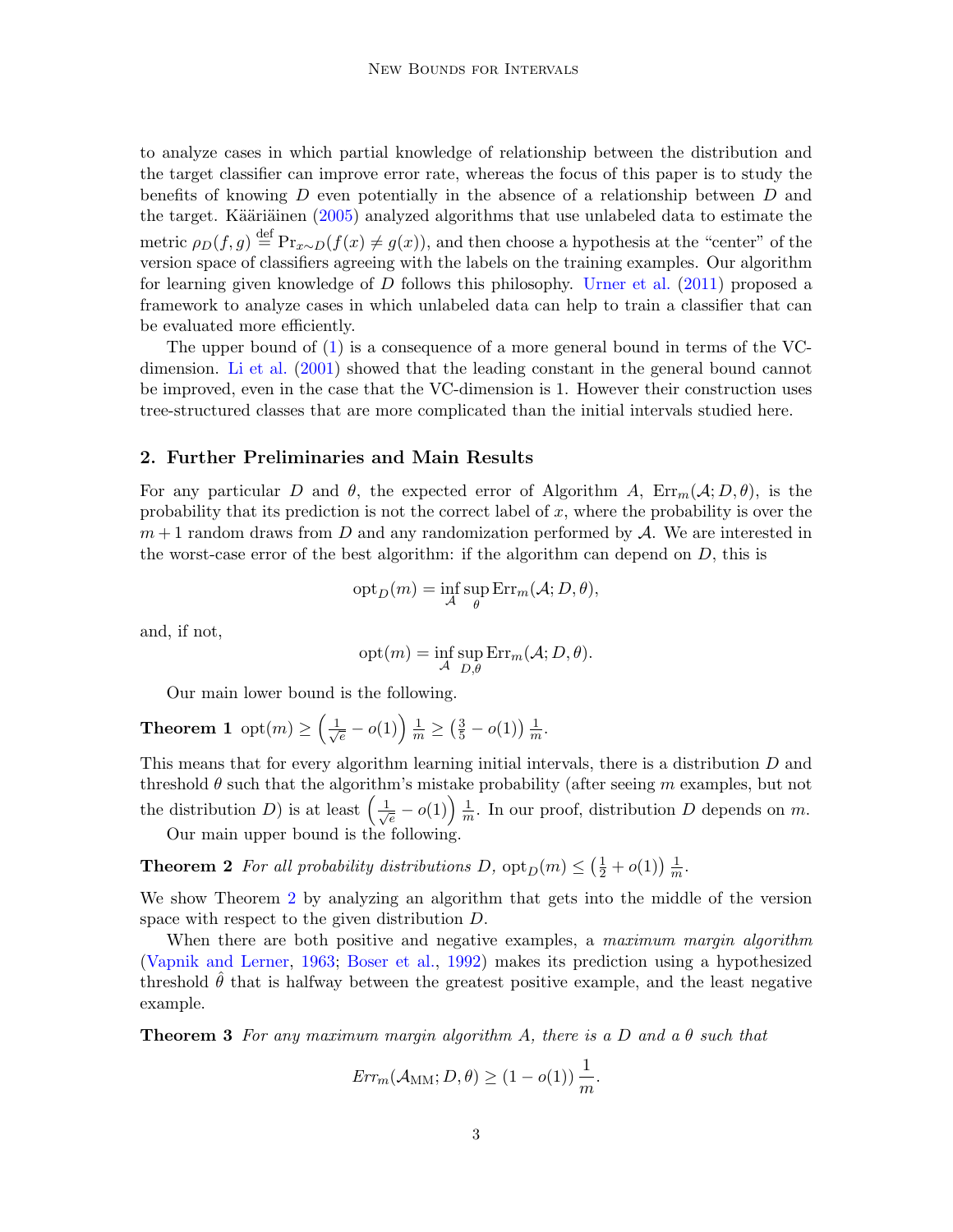Our construction chooses D and  $\theta$  as functions of m. Note that in the case of intervals, the maximum margin algorithm is similar to the (un-weighted) halving algorithm.

Throughout we use U to denote the uniform distribution on the open interval  $(0, 1)$ .

#### 3. Proof of Theorem [1](#page-2-1)

As mentioned in the introduction, we will choose the target  $\theta$  and the distribution D randomly, and prove a lower bound on the Bayes optimal algorithm when D and  $\theta$  are chosen in this way. No algorithm A can do better on average over the random choice of  $\theta$ and D than the Bayes optimal algorithm that knows the distributions over D and  $\theta$ . This in turn implies that for any algorithm A there exist a particular  $\theta$  and D for which the lower bound holds for A.

Let  $q = c/m$  for a  $c \in [0, m)$  to be chosen later. Define distribution  $D_{\theta,q}(x)$  as the following mixture:

- with probability  $p = 1 q$ , x is drawn from U, the uniform distribution on  $(0, 1)$ .
- with probability  $q = c/m$ ,  $x = \theta$ .

We will analyze the following:

- 1. Fix the sample size  $m$ .
- 2. Draw  $\theta$  from U and set the target to be  $(-\infty, \theta]$  with probability 1/2, and  $(-\infty, \theta)$ with probability 1/2.
- 3. Draw an *m*-sample  $S = \{x_1, \ldots, x_m\}$  from  $D_{\theta,q}^m$ . Extend S to the extended sample,  $S^+$  by adding  $x_0 = 0$  and  $x_{m+1} = 1$  to S. The *labeled sample*  $\mathcal{L} = \{(x_i, y_i)\}\$  where  $x_i \in S^+$  and  $y_i$  is the label of  $x_i$  given by the target (either  $(-\infty, \theta)$  or  $(-\infty, \theta]$ ).
- 4. Draw a final test point x also iid from  $D_{\theta,q}$ .

This setting, which we call the *open-closed experiment*, is not "legal", because it sometimes uses open intervals as targets. However, we will now show that a lower bound for this setting implies a similar lower bound when only closed initial intervals are used. We define the *legal experiment* as above, except that instead of using the open target  $(-\infty, \theta)$ , the adversary uses target  $(-\infty, \theta - \frac{1}{m^3}]$ .

**Lemma 4** For any algorithm A and any number m of examples, let  $p_{\text{legal}}$  be the probability that A makes a mistake in the legal experiment, and  $p_{oc}$  be the probability that A makes a mistake in the open-closed experiment. Then  $p_{\text{legal}} \ge p_{\text{oc}} - \frac{m+1}{m^3}$ .

**Proof.** If none of the training or test examples falls (strictly) between  $\theta - \frac{1}{m^3}$  and  $\theta$ , then the training and test data are the same in both experiments. The probability that this happens is at least  $1 - \frac{m+1}{m^3}$ .

Since a  $(C - o(1))/m$  lower bound for the open-closed experiment implies such a bound for the legal experiment, we can concentrate on the open-closed experiment.

We now consider the following events.

- mistake is the event that the Bayes Optimal classifier predicts incorrectly.
	- zERO is the event that no  $x_i \in S$  equals  $\theta$ .
	- ONE is the event that exactly one  $x_i \in S$  equals  $\theta$ .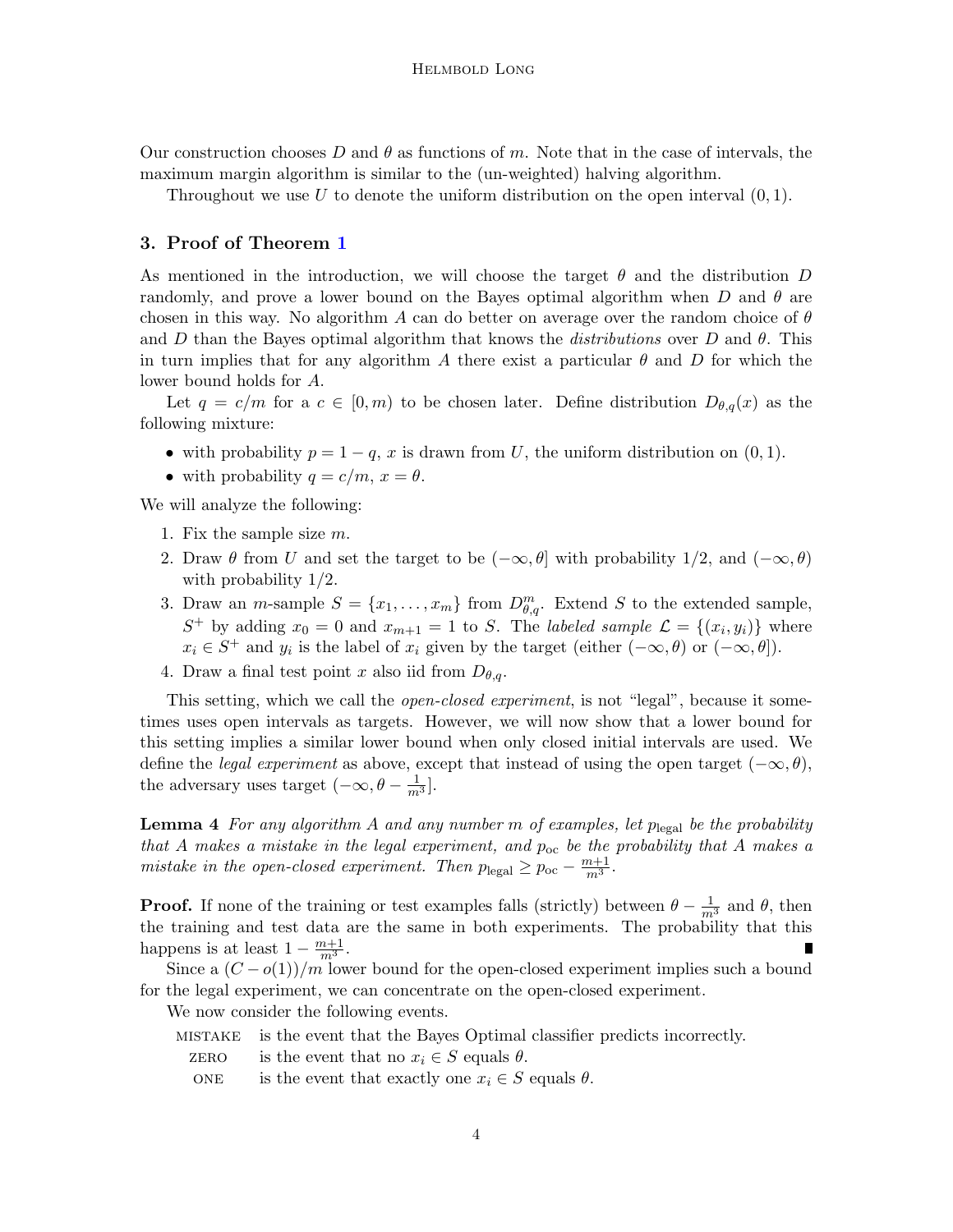Now, using these events,

<span id="page-4-2"></span>
$$
Pr(MISTAKE) \ge Pr(ZERO) Pr(MISTAKE \mid ZERO) + Pr(ONE) Pr(MISTAKE \mid ONE).
$$
 (2)

#### 3.1. Event zERO, no  $x_i \in S$  is equal to  $\theta$ .

<span id="page-4-3"></span>First we lower bound the probability of zero.

#### Lemma 5 Pr(ZERO) =  $(1-c/m)^m \ge e^{-c}\left(1-\frac{c^2}{2}\right)$ m  $\bigg)$  .

**Proof:** The draws from  $D_{\theta,q}$  are independent so for  $q = c/m$  we have  $Pr(ZERO) = p^m =$  $(1 - c/m)^m$ . Furthermore,  $\ln((1 - c/m)^m) = m \ln(1 - c/m) \ge m \left(-\frac{c}{m} - \frac{c^2}{m^2}\right)$  $\left(\frac{c^2}{m^2}\right) = -c - \frac{c^2}{m}$ m and  $\exp(-c^2/m) \ge 1 - c^2/m$ .

Now, we lower bound the probability of a mistake, given zero. In this case, the  $x_i$ 's in S and  $\theta$  are all drawn i.i.d. from the uniform distribution on  $(0, 1)$ , and with probability one the  $x_i$  are all different from  $\theta$  and each other. Let  $x_+$  be the largest  $x_i \in S^+$  smaller than  $\theta$ , and let  $x_-\,$  be smallest  $x_i \in S^+$  greater than  $\theta$ . (Recall that instances 0 and 1 have been added to  $S^+$  so  $x_+$  and  $x_-$  are well-defined.)

<span id="page-4-0"></span>**Lemma 6** Assume event zERO and let  $x_+$  be largest positive point in  $S^+$  and  $x_-$  be the smallest negative point in  $S^+$ . After conditioning on the labeled sample  $\mathcal{L}$ , if the test point is sampled from  $D_{\theta,q}$  (independent of  $S^+$ ) then the error probability of the Bayes Optimal predictor is

$$
Pr(MISTAKE \mid x_{+}, x_{-}) = \frac{q}{2} + p\left(\frac{x_{-} - x_{+}}{4}\right) = \frac{c}{2m} + \frac{(m - c)(x_{-} - x_{+})}{4m}.
$$

**Proof:** After conditioning on  $\mathcal L$  and event zero,  $\theta$  is uniformly distributed on  $(x_+, x_-)$ .

The label of test point x is known whenever  $x \leq x_+$  or  $x \geq x_-$ . Only when  $x_+ < x < x_-$ can the Bayes optimal predictor make a mistake.

The Bayes optimal predictor predicts + on x if  $x < (x_+ + x_-)/2$ , predicts – on x if  $x > (x_{+} + x_{-})/2$ , and predicts arbitrarily when  $x = (x_{+} + x_{-})/2$ . Therefore, for a given value of  $\theta$ , when the test point x is drawn from  $D_{\theta,q}$ , the probability of mistake is  $q/2$  (for the fraction of time that  $x = \theta$ ) plus  $p \cdot \begin{bmatrix} 1 & 1 \\ 0 & 1 \end{bmatrix}$  $\frac{x_+ + x_-}{2} - \theta$ for the chance that  $x$  is drawn from  $U$ and falls between  $\theta$  and the midpoint of  $(x_+, x_-)$ .

$$
\Pr(\text{MISTAKE} \mid x_+, x_-) = \int_{x_+}^{\frac{x_+ + x_-}{2}} \left( \frac{q}{2} + p \left( \frac{x_+ + x_-}{2} - \theta \right) \right) dP(\theta \mid \theta \in [x_+, x_-])
$$
  
+ 
$$
\int_{\frac{x_+ + x_-}{2}}^{x_-} \left( \frac{q}{2} + p \left( \theta - \frac{x_+ + x_-}{2} \right) \right) dP(\theta \mid \theta \in [x_+, x_-])
$$
  
= 
$$
\frac{q}{2} + \frac{p(x_- - x_+)}{4}
$$

as desired.

<span id="page-4-1"></span>The following lemma is due to [Moran](#page-12-13) [\(1947\)](#page-12-13).

П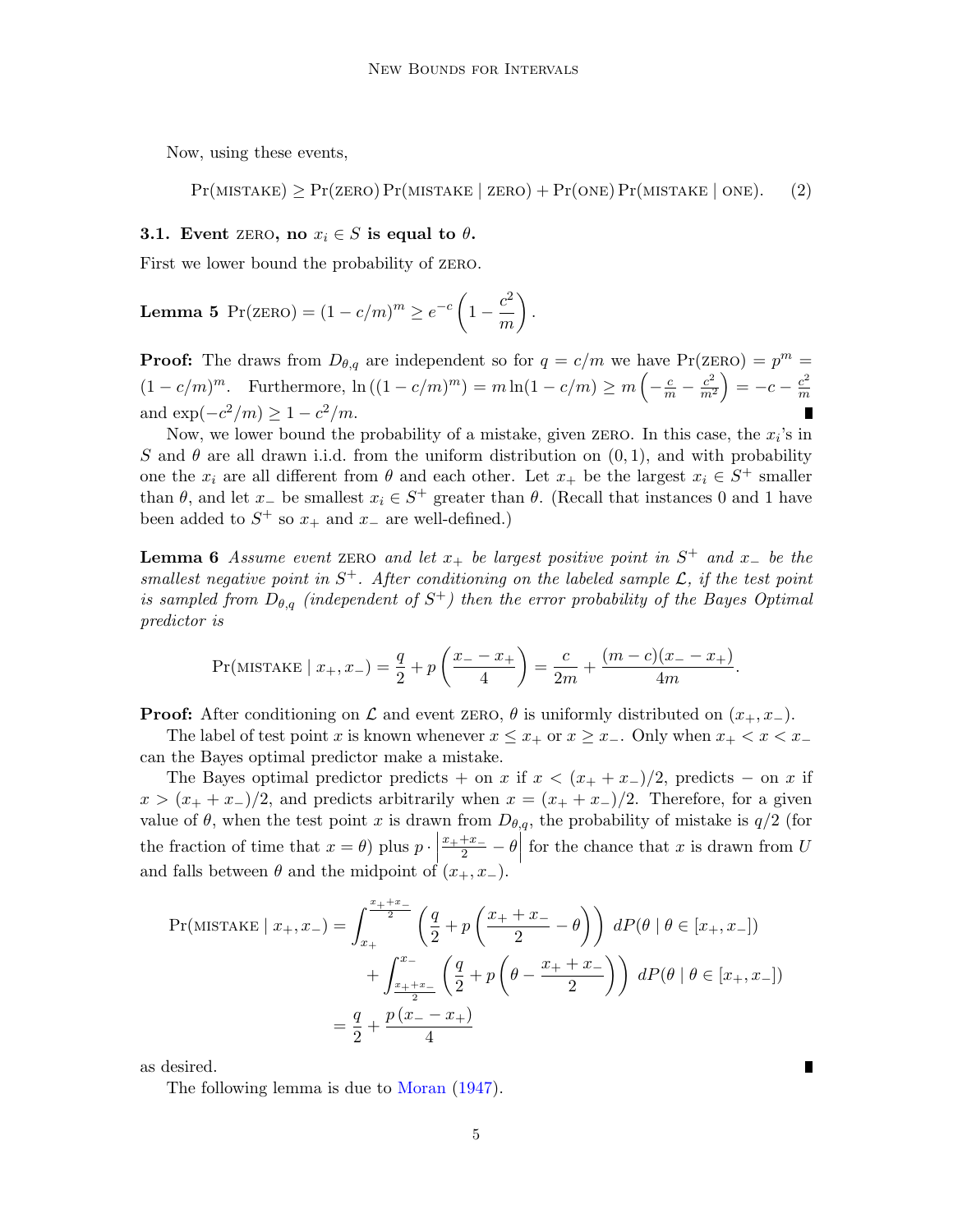**Lemma 7 (Moran, 1947)** Assume a set  $\{x_1, \ldots, x_m\}$  of  $m \geq 3$  points are drawn iid from the uniform distribution on the unit interval. Relabel these points so that  $x_1 \le x_2 \le \cdots \le$  $x_m$  and set  $x_0 = 0$  and  $x_{m+1} = 1$ . For the  $m + 1$  gap lengths defined by  $g_i = x_{i+1} - x_i$  for  $0 \le i \le m$ , we have  $\mathbb{E} \left( \sum_{i=0}^{m} g_i^2 \right) = \frac{2}{m+2}$ .

<span id="page-5-3"></span>Note: if the set of points is drawn from a circle, then the first point can be taken as the "endpoint", splitting the circle into an interval. This leads to the following, which we will find useful later.

**Lemma 8** The expected sum of squared arc-lengths when the circle of circumference 1 is partitioned by  $m \geq 4$  random points from the uniform distribution is  $2/(m+1)$ .

Coming back to our lower bound proof, we are now ready to prove a lower bound for the zERO case.

<span id="page-5-2"></span>Lemma 9 For the Bayes Optimal Predictor,

$$
Pr(MISTAKE \mid ZERO) = \frac{c}{2m} + \frac{1}{2(m+2)} - \frac{c}{2m(m+2)}.
$$

**Proof:** Given the event zERO, each  $x_i$  in S is drawn iid from the uniform distribution on  $(0, 1)$ . We find it convenient to relabel the  $x_i \in S$  in sorted order so that  $x_1 \leq x_2 \cdots \leq x_m$ . Note that  $x_0 = 0$  and  $x_{m+1} = 1$  in  $S^+$  are defined consistently with this sorted order. To simplify the notation, we leave the conditioning on event zero implicit in the remainder of the proof.

$$
Pr(MISTAKE) = \int \int \int \Pr(MISTAKE \mid S, \theta) \, d\theta \, dP(S) \tag{3}
$$

$$
= \int \sum_{i=0}^{m} \Pr(\theta \in (x_i, x_{i+1}) \mid S) \Pr(\text{MISTAKE} \mid \theta \in (x_i, x_{i+1}), S) \, dP(S) \tag{4}
$$

Since the threshold  $\theta$  is drawn from U on  $(0,1)$ ,  $Pr(\theta \in (x_i, x_{i+1}) | S) = x_{i+1} - x_i$ . With an application of Lemma [6](#page-4-0) we get:

$$
\sum_{i=0}^{m} \Pr(\theta \in (x_i, x_{i+1}) \mid S) \Pr(\text{MISTAKE} \mid \theta \in (x_i, x_{i+1}), S)
$$
  
= 
$$
\sum_{i=0}^{m} (x_{i+1} - x_i) \left( \frac{q}{2} + \frac{p(x_{i+1} - x_i)}{4} \right) = \frac{q}{2} + \frac{p}{4} \sum_{i=0}^{m} (x_{i+1} - x_i)^2.
$$

Substituting this into [\(4\)](#page-5-0),

$$
Pr(MISTAKE) = \int \left(\frac{q}{2} + \frac{p}{4} \sum_{i=0}^{m} (x_{i+1} - x_i)^2\right) dP(S)
$$
(5)

<span id="page-5-1"></span><span id="page-5-0"></span>
$$
= \frac{q}{2} + \frac{p}{4} \cdot \mathbb{E}_{S \sim U^m} \left[ \sum_{i=0}^m (x_{i+1} - x_i)^2 \right]
$$
 (6)

$$
=\frac{q}{2} + \frac{p}{2(m+2)}
$$
\n(7)

using Lemma [7](#page-4-1) to evaluate the expectation in [\(6\)](#page-5-1). Replacing q by  $c/m$  and p by  $1 - c/m$ gives the desired result.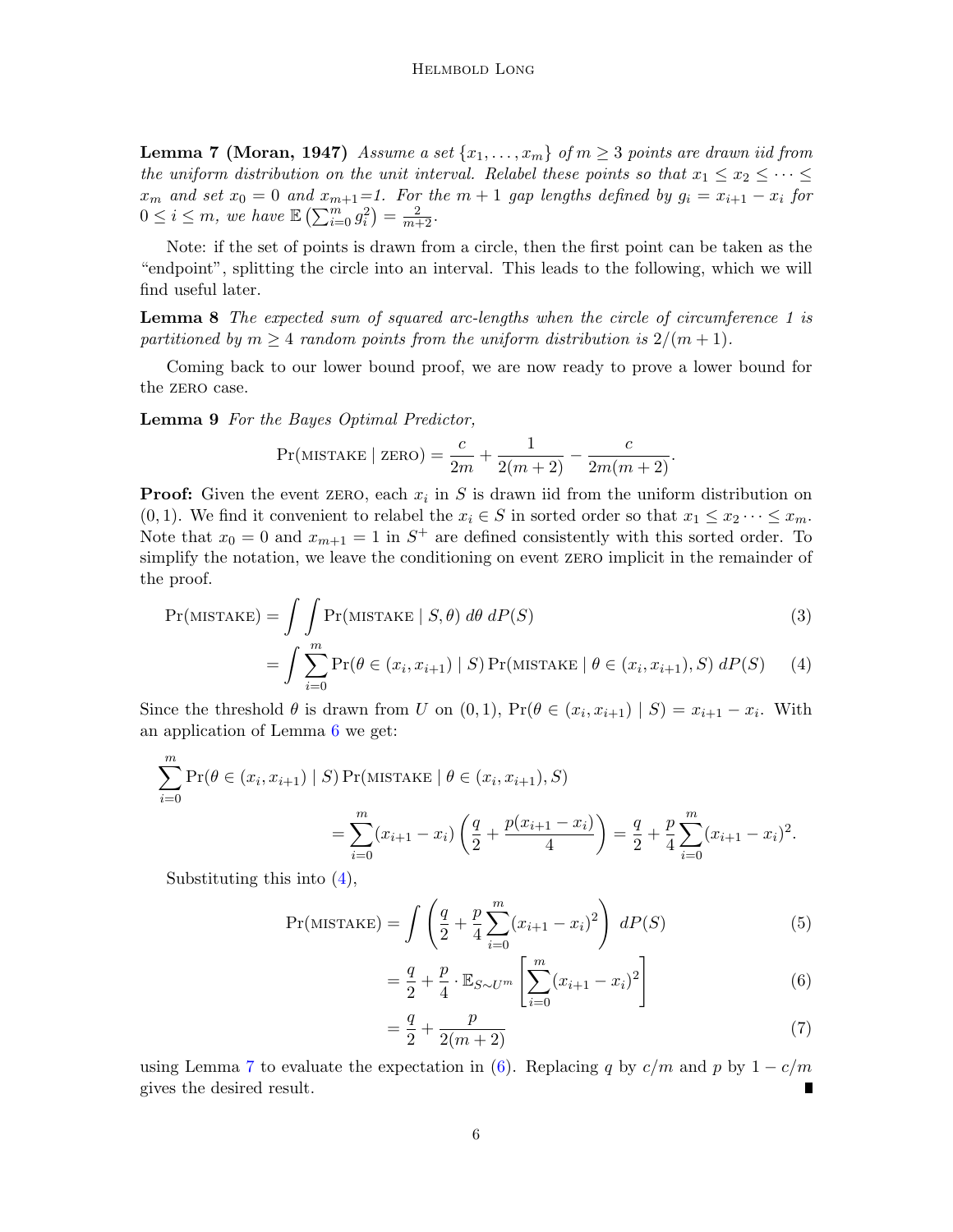## 3.2. Event ONE, exactly one  $x_i \in S$  is equal to  $\theta$ .

We lower bound the second term on the RHS of [\(2\)](#page-4-2) by bounding  $Pr(\text{ONE})$  and  $Pr(\text{MISTAKE} |$ one).

<span id="page-6-1"></span>**Lemma 10** 
$$
Pr(\text{ONE}) = mq(1-q)^{m-1} \ge ce^{-c} \left(1 + \frac{c-c^2}{m} - \frac{c^3}{m^2}\right).
$$

## Proof:

$$
\Pr(\text{ONE}) = mq(1-q)^{m-1} = \frac{c(1-c/m)^m}{1-c/m} \ge \frac{ce^{-c}(1-c^2/m)}{1-c/m} \ge ce^{-c}\left(1+\frac{c-c^2}{m}-\frac{c^3}{m^2}\right),
$$

where Lemma [5](#page-4-3) was used to bound  $(1 - c/m)^m$  and the last inequality used the fact that  $1/(1-z) \geq 1+z$  for all  $z \in [0,1)$ .

<span id="page-6-2"></span>**Lemma 11** Pr(MISTAKE | ONE)  $\geq \frac{1}{2n}$  $\frac{1}{2m} \cdot \frac{m-1}{m+1} = \frac{1}{2m} - O(1/m^2).$ 

**Proof:** Since  $\theta$  is drawn from the uniform distribution, after conditioning on the event ONE, the  $x_i$  in S are i.i.d. from the uniform distribution on [0, 1]. Again consider the points relabeled in ascending order. Each of the  $x_i \in S$  is equally likely to be  $\theta$ , and the  $x_i = \theta$ is equally likely to be labeled + or  $-$ , giving 2m equally likely possibilities. As before, define  $x_+$  and  $x_-$  to be the largest  $x_i \in S^+$  labeled + and the smallest  $x_i \in S^+$  labeled − respectively. We proceed assuming the Bayes Optimal Algorithm "knows" that one of the  $x_i = \theta$ , i.e. that event ONE occurred. (This can only reduce its error probability.) To simplify the notation, we leave the conditioning on event one implicit in the remainder of the proof.

If there are both positive and negative examples, so that there is a greatest positive example  $x_+$  and a least negative examples  $x_-,$  there are two possibilities: either the target is  $(-\infty, x_+]$  or it is  $(-\infty, x_-)$ . In either case, the entire open interval between  $x_+$  and  $x_$ shares the same label, and since the two cases are equally likely that label is equally likely to either  $+$  or  $-$ . Therefore:

$$
\Pr(\text{MISTAKE}) \ge \int \sum_{i=1}^{m-1} \Pr(x_i = x_+ \mid S) \Pr(\text{MISTAKE} \mid S, x_+ = x_i) \, d \Pr(S) \tag{8}
$$

<span id="page-6-0"></span>
$$
= \int \sum_{i=1}^{m-1} \Pr(x_i = x_+ \mid S) \left( \frac{x_{i+1} - x_i}{2} \right) d \Pr(S). \tag{9}
$$

We consider the sum in more detail. Note that  $x_i$  can be  $x_+$  when either  $x_i = \theta$  and is labeled + or  $x_{i+1} = \theta$  and is labeled -.

$$
\sum_{i=1}^{m-1} \Pr(x_i = x_+ \mid S) \left( \frac{x_{i+1} - x_i}{2} \right) = \sum_{i=1}^{m-1} \frac{1}{m} \left( \frac{x_{i+1} - x_i}{2} \right) = \frac{1}{2m} (x_m - x_1).
$$

Plugging it into [\(9\)](#page-6-0) gives: Pr(MISTAKE) =  $\frac{1}{2m} \mathbb{E}_{S \sim U^m}[x_m - x_1] = \frac{1}{2m} \cdot \frac{m-1}{m+1}$  since the expected length of each missing end-interval is  $1/(m + 1)$ .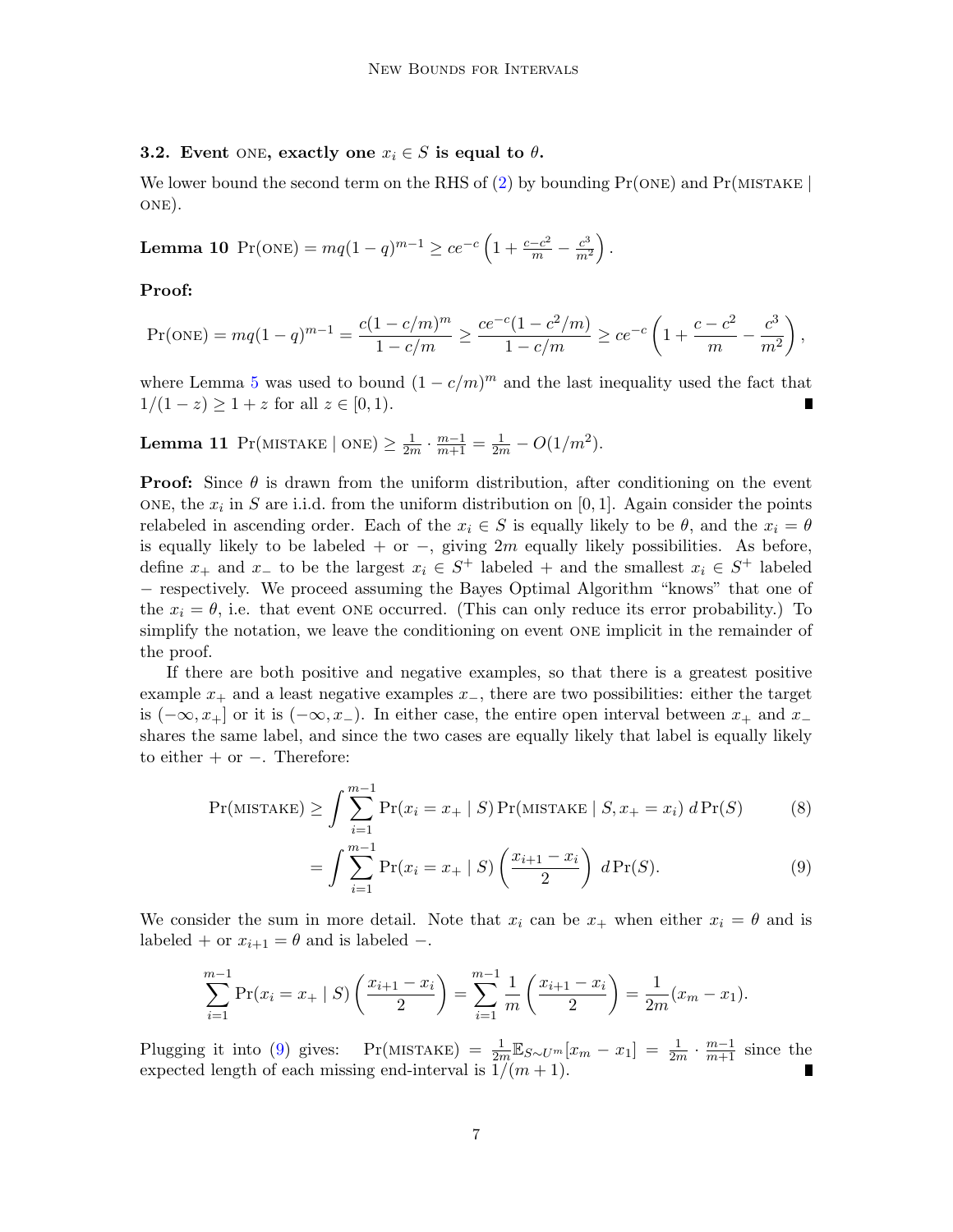## 3.3. Putting it together

Combining Lemma [5,](#page-4-3) Lemma [9,](#page-5-2) Lemma [10,](#page-6-1) and Lemma [11](#page-6-2) we get that  $Pr(MISTAKE |$ zero)  $Pr(\text{zeros}) + Pr(\text{MISTAKE} \mid \text{ONE}) Pr(\text{ONE})$  is at least

$$
\left(\frac{c}{2m} + \frac{1}{2(m+2)} - \frac{c}{2m(m+2)}\right) e^{-c} \left(1 - \frac{c^2}{m}\right) + \frac{m-1}{2m(m+1)} ce^{-c} \left(1 + \frac{c-c^2}{m} - \frac{c^3}{m^2}\right)
$$

$$
= \frac{1+2c}{2m} e^{-c} - O(1/m^2).
$$

Setting  $c = 1/2$ , the maximizer of  $(1 + 2c)e^{-c}$ , the bound becomes  $1/(m\sqrt{e}) - O(1/m^2)$ , completing the proof of Theorem [1.](#page-2-1)

## <span id="page-7-0"></span>4. Proof of Theorem [2](#page-2-0)

Here we show that knowledge of  $D$  can be exploited by a maximum-margin-in-probability algorithm to achieve prediction error probability at most  $\left(\frac{1}{2} + o(1)\right)/m$ . The marginal distribution D and target threshold  $\theta$  are chosen adversarially, but the algorithm is given distribution  $D$  as well as the training sample.

The first step is to show that we can assume without loss of generality that  $D$  is the uniform distribution  $U$  over  $(0, 1)$ . This is a slight generalization of the "rescaling trick" of [Ben-David et al.](#page-12-0) [\(2008\)](#page-12-0).

**Lemma 12** opt<sub>D</sub> $(m) \leq$  opt<sub>U</sub> $(m)$ .

**Proof** Our proof is through a prediction-preserving reduction [\(Pitt and Warmuth,](#page-12-14) [1990\)](#page-12-14). This consists of a (possibly randomized) instance transformation  $\phi$  and a target transformation  $\psi$ . In this proof  $\phi$  maps **R** into [0, 1], and  $\psi$  maps a threshold in **R** to a new threshold in [0, 1]. Implicit in the analysis of [Pitt and Warmuth](#page-12-14) [\(1990\)](#page-12-14) is the observation that, if  $\phi(x) \leq \psi(\theta) \Leftrightarrow x \leq \theta$  for all training and test examples x, then an algorithm  $A_t$ with prediction error bound  $b_t$  for the transformed problem can be used to solve the original problem. By feeding  $A_t$  the training data  $\phi(x_1), ..., \phi(x_m)$  and the test point  $\phi(x)$ , and using  $A_t$ 's prediction (of whether  $\phi(x) \leq \psi(\theta)$  or not) one gets an algorithm with prediction error bound  $b_t$  for the original problem.

When D has a density,  $\phi(x) = \Pr_{z \sim D}(z \leq x)$  and  $\psi(\theta) = \Pr_{z \sim D}(z \leq \theta)$ . In this case the distribution  $\phi(x)$  is uniform over  $(0, 1)$ , and since  $\phi$  and  $\psi$  are identical and monotone,  $\phi(x) \leq \psi(\theta) \Leftrightarrow x \leq \theta.$ 

If D has a one or more accumulation points, then, for each accumulation point  $x_a$ , we choose  $\phi(x)$  uniformly from the interval  $(\Pr_{z \sim D}(z \le x_a), \Pr_{z \sim D}(z \le x_a))$ . We still set  $\psi(\theta) = \Pr_{z \sim D}(z \leq \theta)$  everywhere. For this transformation, the probability distribution over  $\phi(x)$  is still uniform over  $(0, 1)$ , and, as before, if  $x \neq \theta$ , or if x is not an accumulation point, then  $\phi(x) \leq \psi(\theta) \Leftrightarrow x \leq \theta$ . When  $x_a = \theta$  for an accumulation point  $x_a, \phi(x_a) \leq \psi(\theta)$ , since  $\psi(\theta)$  is set to be the right endpoint of  $(\Pr_{z \sim D}(z \le x_a), \Pr_{z \sim D}(z \le x_a)]$ . Thus, overall,  $\phi(x) \leq \psi(\theta) \Leftrightarrow x \leq \theta$ , and the probability of a mistake in the original problem is bounded by the mistake probability with respect to the transformed problem.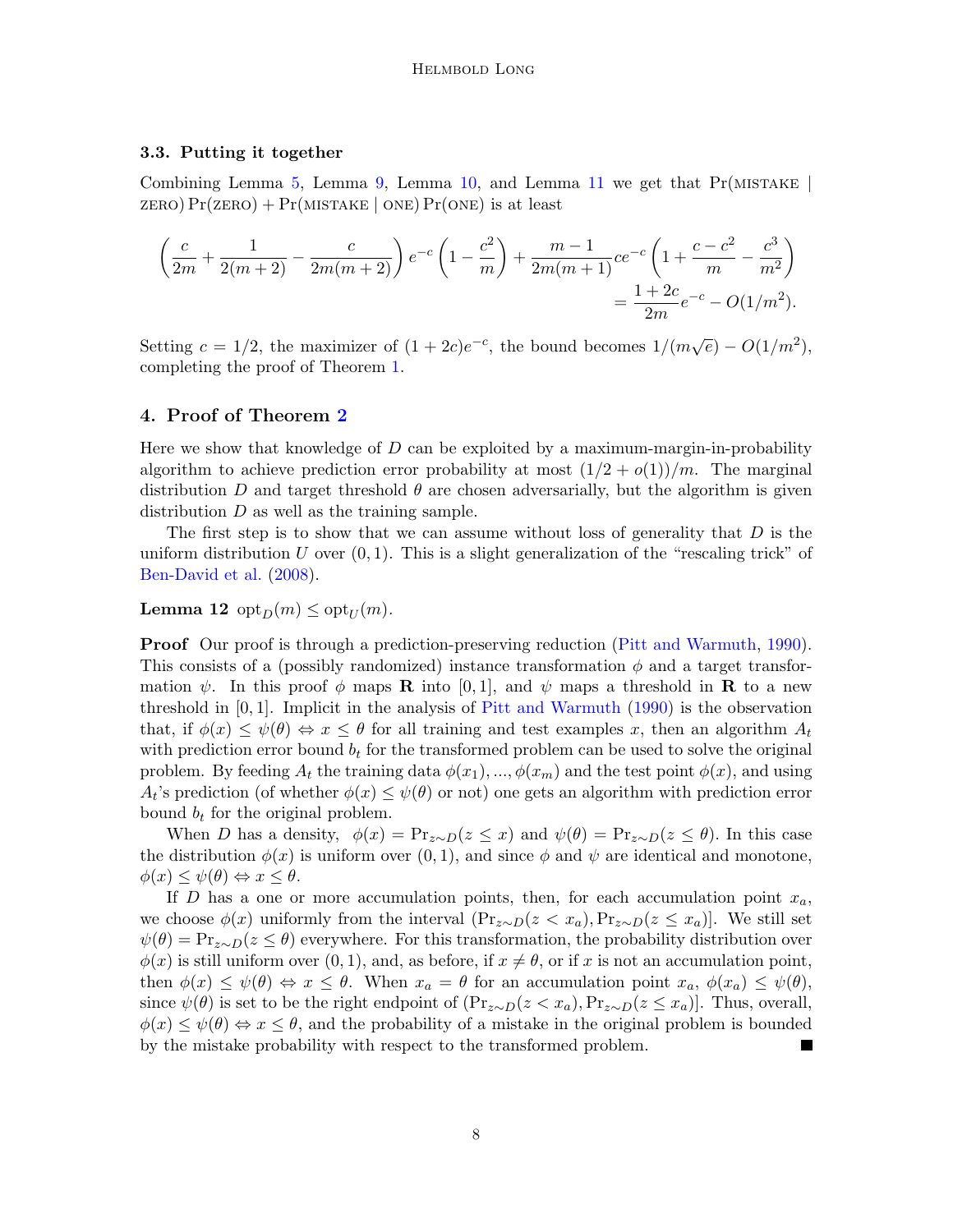So now we are faced with the subproblem of learning initial intervals in the case that D is the uniform distribution U over  $(0, 1)$ . The algorithm that we analyze for this problem is the following maximum margin algorithm  $A_{MM}$ : if the training data includes both positive and negative examples, it predicts using a threshold halfway between the greatest positive example and the least negative example. If all of the examples are negative, it uses a threshold halfway between the least negative example and 0, and if all of the examples are positive,  $A_{MM}$  uses a threshold halfway between the greatest positive example and 1.

The basic idea exploits the fact that the uniform distribution is invariant to horizontal shifts to average over random shifts. We define  $x \oplus s \equiv x + s - |x + s|$  to be addition modulo 1, so that, intuitively,  $x \oplus s$  is obtained by starting at x, and walking s units to the right while wrapping around to 0 whenever 1 is reached. We extend the  $\oplus$  notation to sets in the natural way: if  $T \subseteq [0, 1)$  then  $T \oplus s = \{t \oplus s : t \in T\}.$ 

Fix an arbitrary target threshold  $\theta \in (0,1)$  and also fix (for now) an arbitrary set  $S = \{x_1, \ldots, x_m\}$  of m training points (whose labels are determined by  $\theta$ ). Renumber the points in S so that  $x_1 \le x_2 \le \cdots \le x_m$ . To simplify some expressions, we use both  $x_1$  and  $x_{m+1}$  to refer to  $x_1$ . For each  $x, s \in [0,1]$ , let error $(s, x)$  be the  $\{0, 1\}$ -valued indicator for whether  $\mathcal{A}_{MM}$  makes a mistake when trained with  $S \oplus s$  and tested with x. Let  $error(s) = \mathbb{E}_{x \sim U}(error(s, x))$ , and let  $error = \mathbb{E}_{s \sim U}(error(s))$ .

For  $1 \leq i < m$ , let  $G_i = [x_i, x_{i+1})$  be the points in the interval between  $x_i$  and  $x_{i+1}$ , and let  $G_m = [x_m, 1) \cup [0, x_1)$ , so the  $G_i$  partition  $[0, 1)$ . Let  $R_i = \{s \in [0, 1) : \theta \in G_i \oplus s\}$  and notice that the  $R_i$  also partition [0, 1). We have  $error = \int_0^1 error(s)ds = \sum_i \int_{s \in R_i} error(s)ds$ .

We now consider  $\int_{s \in R_i} error(s)ds$  in more detail. This integral corresponds to the situation where the shifted sample causes  $\theta$  to fall in the "gap" between  $x_i$  and  $x_{i+1}$ . Depending on the location of  $\theta$  and the length of the gap, the shifted interval might extend past either 0 or 1 while containing  $\theta$ , and thus "wrap around" to the other side of the unit interval.

Let the gap length  $g_i$  be  $x_{i+1} - x_i$  (or  $1 - x_m + x_1$  if  $i = m$ ), and let  $r_i$  be the shift taking  $x_{i+1}$  to  $\theta$ , so  $x_{i+1} \oplus r_i = \theta$ . Note that a shift of  $r_i + g_i$  takes  $x_i$  to  $\theta$  even though  $r_i + g_i$  might be greater than one, which happens when  $\theta \in [x_i, x_{i+1})$ .

We will now give a "proof-by-plot" that  $\int_{s \in R_i} \text{error}(s) ds \leq g_i^2/4$ . For an algebraic proof, see Appendix [A.](#page-13-0) We begin by assuming  $\theta \leq 1/2$  since the situation with  $\theta > 1/2$ is symmetrical. The cases we consider depend on the relationship between  $g_i$  and  $\theta$ : case (A)  $g_i \leq \theta$ , case (B)  $\theta < g_i \leq 1 - \theta$ , and case (C)  $1 - \theta < g_i$ . Cases (B) and (C) have two sub-cases depending on whether or not  $\theta \leq g_i/2$ .

The figure for each case shows several shiftings of the interval, and plots  $error(s)$  as a function of s. The predictions of  $A_{MM}$  on the shifted interval are indicated, and the region where  $\mathcal{A}_{MM}$  makes a prediction error is shaded. The top shifting in each case is actually for  $s = r_i$  plus some small  $\epsilon$  (so that  $\theta < x_{i+1} \oplus s$ ), although it is labeled as  $s = r_i$  for simplicity.

Note that in each case, the plot of  $error(s)$  lies within two triangles with height  $g_i/2$ . Therefore the integrals  $\int_{r_i}^{r_1+g_i} error(s)ds$  are at most  $g_i^2/4$ .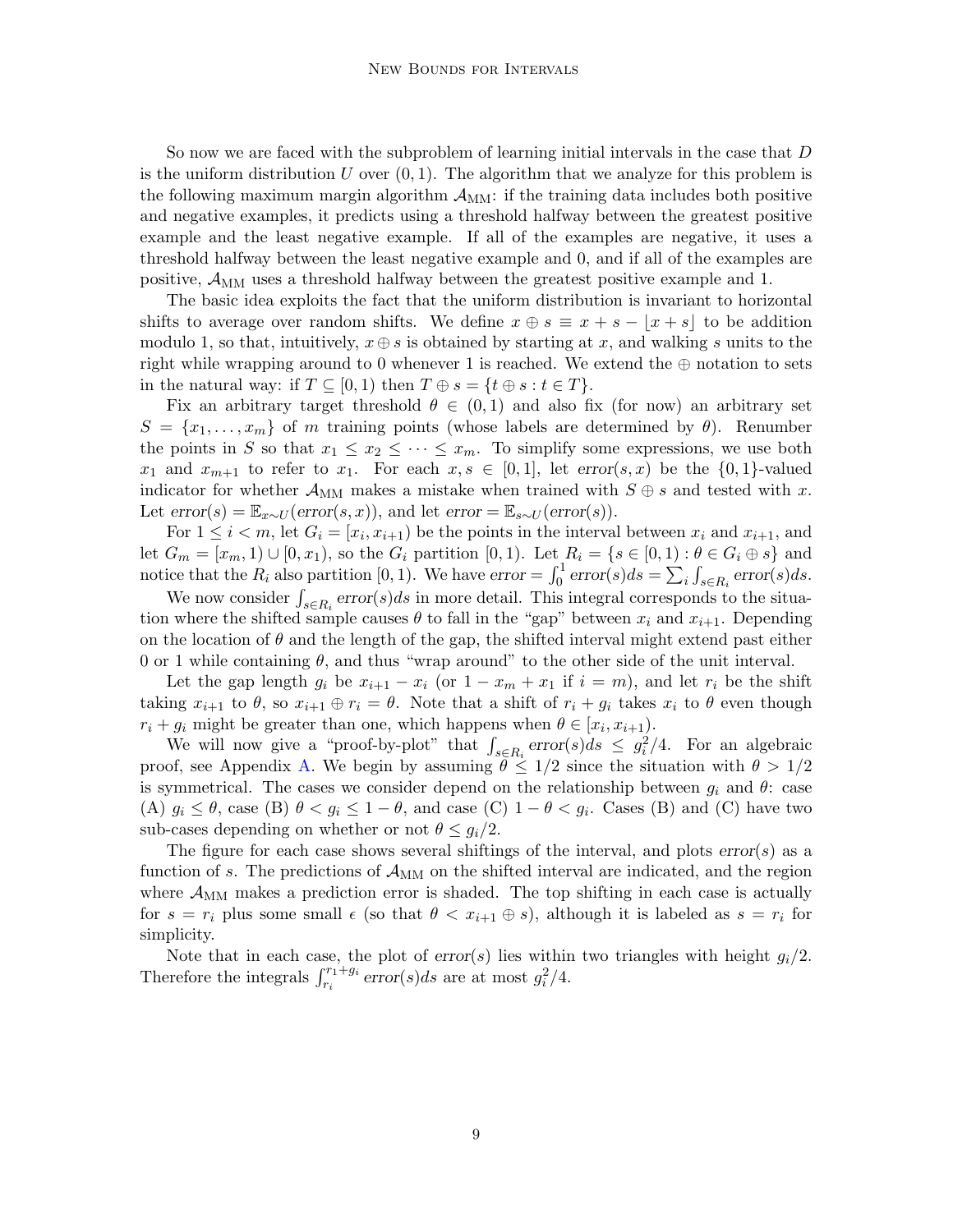Case (A):  $g_i \leq \theta$ . The  $[x_i, x_{i+1}) \oplus s$  interval intersects  $\theta$  only when  $s + x_i \leq \theta < s + x_{i+1}$ .



Case (B), subcase (1):  $g_i + \theta \leq 1$  and  $\theta < g_i/2$ . Note that the dashed part of the interval is actually shifted to the right-edge of  $[0, 1)$ .

$$
s = r_i + \theta \qquad \begin{array}{c} \text{error}(s) \\ \downarrow \\ s = r_i + \theta \qquad \begin{array}{c} \downarrow \\ \downarrow \\ \downarrow \\ \downarrow \end{array} \\ s = r_i + g_i - \theta \qquad \begin{array}{c} \downarrow \\ \downarrow \\ \downarrow \\ \downarrow \\ \downarrow \end{array} \\ \begin{array}{c} \text{error}(s) \\ \theta/2 \\ \downarrow \\ \theta/2 \\ \downarrow \\ \theta/2 \\ \end{array} \\ \begin{array}{c} \text{error}(s) \\ \downarrow \\ \downarrow \\ \downarrow \\ \theta/2 \\ \vdots \\ \theta/2 \\ \end{array} \\ \begin{array}{c} \text{error}(s) \\ \downarrow \\ \downarrow \\ \theta/2 \\ \vdots \\ \theta/2 \\ \vdots \\ \theta/2 \\ \end{array} \\ \begin{array}{c} \text{error}(s) \\ \downarrow \\ \downarrow \\ \downarrow \\ \theta/2 \\ \vdots \\ \theta/2 \\ \vdots \\ \theta/2 \\ \end{array}
$$

Case (B), subcase (2):  $g_i + \theta \leq 1$  and  $g_i/2 < \theta < g_i$ . Again, the dashed part of the interval is actually shifted to right-edge of  $[0, 1)$ .

$$
s = r_i \underbrace{1 - \underbrace{1 + \cdots}_{g = r_i + g_i - \theta} \underbrace{\qquad \qquad}_{f = \underbrace{1 - \cdots}_{g = r_i + g_i/2}} \underbrace{\qquad \qquad}_{g/2} \underbrace{\qquad \qquad}_{g/2} \underbrace{\qquad \qquad}_{g/2} \underbrace{\qquad \qquad}_{g/2} \underbrace{\qquad \qquad}_{g/2} \underbrace{\qquad \qquad}_{g/2} \underbrace{\qquad \qquad}_{r_i \qquad \qquad}_{r_i + g_i}
$$

Case (C), subcase (1):  $\theta < g_i/2$ , and  $\theta + g_i > 1$ . On the left: shifting the interval between  $x_i$  and  $x_{i+1}$  to intersect  $\theta$ . In this case not only can part of the interval be shifted to right-edge of [0, 1), but part of the interval can also extend beyond 1 (and be shifted to the left-edge of  $[0,1)$ ) while the shifted interval contains  $\theta$ .

$$
s = r_i + \theta \underbrace{1 - \dots + \dots + \dots}_{s = r_i + g_i - \theta \underbrace{1 - \dots + \dots}_{s = r_i + g_i} \dots \underbrace{1 - \theta - \frac{g_i}{2}}_{0} \underbrace{1 - \theta - \frac{g_i}{2}}_{0} \underbrace{1 - \theta - \frac{g_i}{2}}_{0} \underbrace{1 - \theta - \frac{g_i}{2}}_{0} \underbrace{1 - \theta - \frac{g_i}{2}}_{r_i - r_i + \theta \underbrace{1 - \dots + \dots}_{r_i + g_i} \dots \underbrace{1 - \theta - \frac{g_i}{2}}_{s}
$$

The correctness of the plot relies on the "bump" in the plot at  $s = r_i+1-\theta$  never rising outside of the triangle. We have redrawn the triangle in more detail to the right (dropping the subscripts), and relabeled the x-axis (in blue). This shows us that at the "bump", the dotted line of the triangle is at height  $\frac{g}{2} \cdot \frac{1-2\theta}{g-\theta}$  $g-\theta$ while the bump is at height  $1 - \theta - g/2$ .

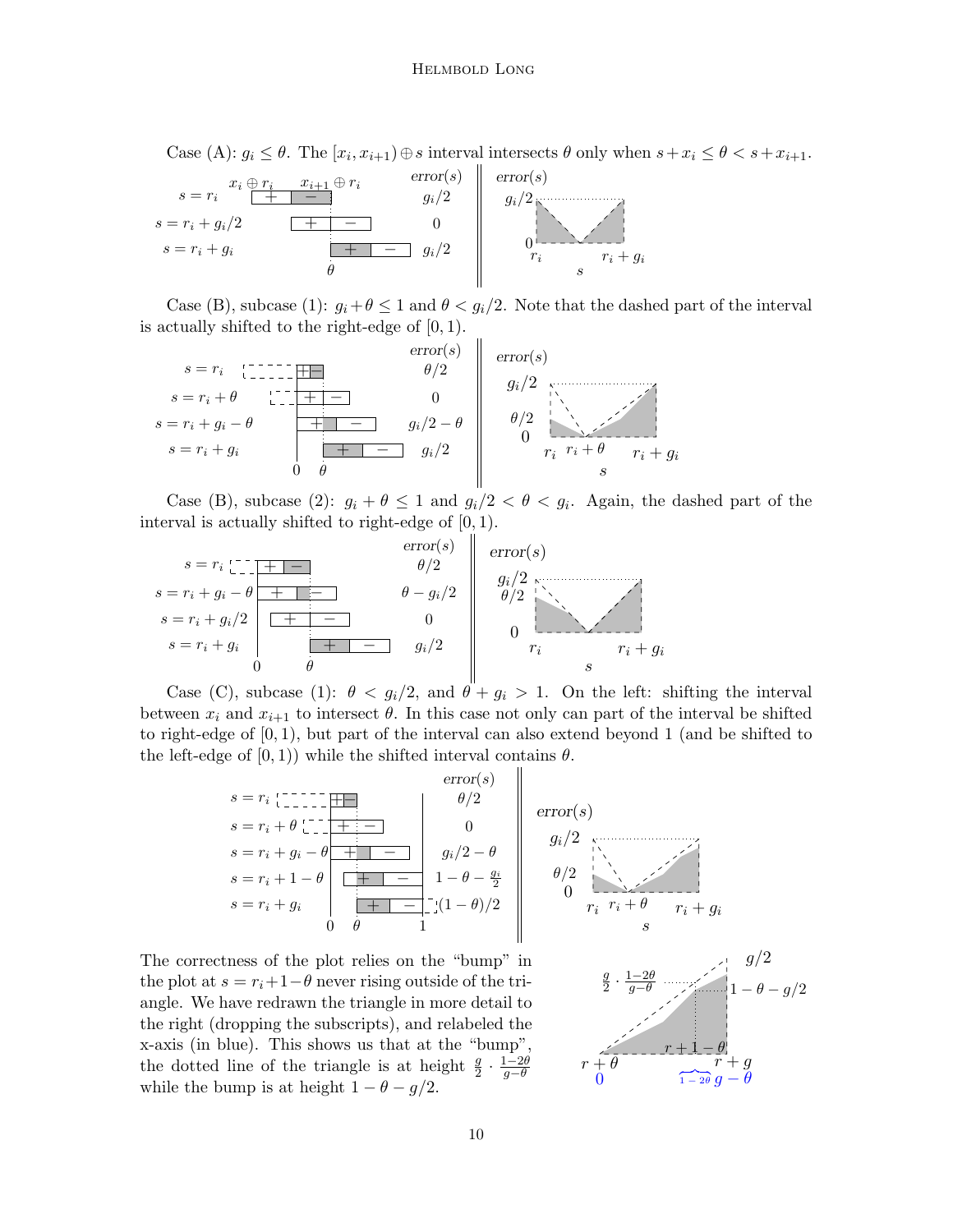Solving  $\frac{g}{2} \cdot \frac{1-2\theta}{g-\theta} = 1 - \theta - g/2$  for g yields  $g = 2\theta$  and  $g = 1 - \theta$ , exactly the boundaries of this case. Therefore the difference  $\frac{g}{2} \cdot \frac{1-2\theta}{g-\theta} - 1 - \theta - g/2$  (which is the amount by which the boundary of the triangle lies above the bump) does not change sign. When  $q = 5/6$ and  $\theta = 2/6$  the difference is 1/36, so the difference remains non-negative for all  $g_i$  and  $\theta$ in this case.

Case (C), subcase (2):  $\theta > g_i/2$ , and  $\theta + g_i > 1$ . On the left: shifting the interval between  $x_i$  and  $x_{i+1}$  to intersect  $\theta$ . Again, parts of the interval can be shifted across 0 and across 1 while the shifted interval contains  $\theta$ .  $\overline{1}$ 

$$
s = r_i + g_i - \theta
$$
  
\n
$$
s = r_i + g_i / 2
$$
  
\n
$$
s = r_i + 1 - \theta
$$
  
\n
$$
s = r_i + 1 - \theta
$$
  
\n
$$
s = r_i + g_i
$$
  
\n
$$
0
$$
  
\n
$$
0
$$
  
\n
$$
0
$$
  
\n
$$
1 - \theta - \frac{g_i}{2}
$$
  
\n
$$
0
$$
  
\n
$$
0/2
$$
  
\n
$$
\theta/2
$$
  
\n
$$
\theta/2
$$
  
\n
$$
\theta/2
$$
  
\n
$$
0/2
$$
  
\n
$$
0/2
$$
  
\n
$$
0/2
$$
  
\n
$$
0/2
$$
  
\n
$$
0/2
$$
  
\n
$$
0/2
$$
  
\n
$$
r_i + g_i
$$

We now have, for any  $\theta \in [0, 1]$ ,

$$
\Pr_{S \sim U^m, x \sim U}(\mathcal{A}_{\text{MM}} \text{ incorrect}) = \mathbb{E}_{S \sim U^m} \mathbb{E}_{s \sim U, x \sim U}(\mathcal{A}_{\text{MM}}(S \oplus s, x) \neq 1_{\leq \theta}(x))
$$
\n
$$
\leq \mathbb{E}_{S \sim U^m} \sum_{i=1}^m g_i^2 / 4 \leq \frac{1}{2m + 2}
$$

where the last inequality uses Lemma [8.](#page-5-3) This completes the proof of Theorem [2.](#page-2-0)

## 5. Proof of Theorem [3](#page-2-2)

In this section we show that any maximum margin algorithm can be forced to have an error probability  $(1 - o(1))/m$  when it is not given knowledge of D (*i.e.* without transforming the input as in the previous section). This is a factor of 2 worse than our upper bound for an algorithm that uses knowledge  $D$  to maximize a probability-weighted margin.

Let c be a positive even integer (by choosing a large constant value for  $c$ , our lower bound will get arbitrarily close to  $\frac{1}{m}$ ). For a given training set size m, consider the set  $T = \{3^{-cm}, \ldots, 3^{-2}, 3^{-1}\}\$ containing the first cm powers of 1/3.

Fix distribution  $D$  to be the uniform distribution over  $T$ . Fix the target threshold to be  $\theta = 3^{-cm/2-1}$ , so that half the points in T are labeled positively (recall that all points less than or equal to the threshold are labeled positively).

Maximum margin algorithms can make different predictions only when all the examples have the same label. For this choice of a distribution D and a target  $\theta$ , the probability that all the examples have the same label is  $2 \times 2^{-m}$ . Thus for large enough m, the difference between maximum margin algorithms is negligible. From here on, let us consider the algorithm  $\mathcal{A}_{MM}$ , defined earlier, that adds two artificial examples,  $(0,+)$  and  $(1,-)$ , and predicts using the maximum margin classifier on the resulting input.

For  $1 \le i \le cm/2$ , let  $T_i$  be the i points in T just above the threshold: if  $\ell = -cm/2-1 =$  $\log_3 \theta$  then  $T_i = \{3^{\ell+1}, 3^{\ell+2}, \ldots, 3^{\ell+i}\}.$  Let event MISS<sub>i</sub> be the event that none of the m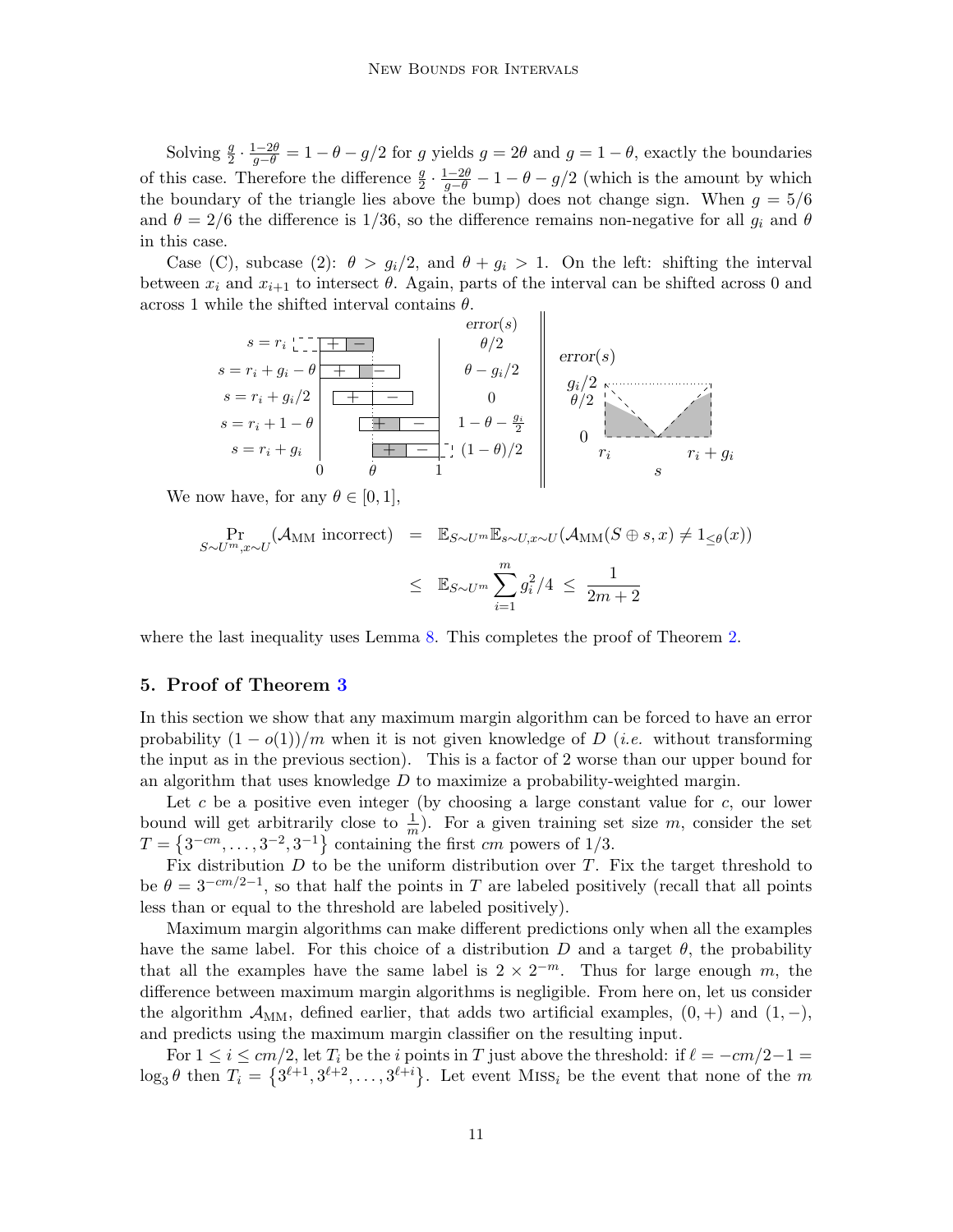#### Helmbold Long

training points are in  $T_i$ . For  $i < cm/2$ , let event EXACT<sub>i</sub> be the event that both (a) none of the m training points are in  $T_i$ , and (b) some training point is in  $T_{i+1}$  (i.e. some training point is  $3^{\ell+i+1}$ ). Let  $\text{EXACT}_{cm/2}$  be the event that no training point is labeled "−". Therefore the EXACT<sub>i</sub> events are disjoint and  $MISS_i = \bigcup_{j\geq i} EXACT_j$ .

Note that if EXACT<sub>i</sub> occurs, then the smallest negative example is  $3^{\ell+i+1}$ . Furthermore, all points in  $T_i$  are less then half this value and the maximum margin algorithm predicts incorrectly on exactly the *i* points in  $T_i$ , so  $Pr(error|EXACT_i) = i/(cm)$ . Thus, for  $m > 2c$ , we have

$$
\Pr(\text{error}) = \sum_{i=1}^{cm/2} \Pr(\text{error} | \text{EXACT}_i) \Pr(\text{EXACT}_i) = \sum_{i=1}^{cm/2} \frac{i}{cm} \Pr(\text{EXACT}_i)
$$

$$
= \frac{1}{cm} \sum_{i=1}^{cm/2} \Pr(\text{MISS}_i) = \frac{1}{cm} \sum_{i=1}^{cm/2} \left(\frac{cm - i}{cm}\right)^m \ge \frac{1}{cm} \sum_{i=1}^{c^2} \left(1 - \frac{i/c}{m}\right)^m.
$$

For  $i \leq c^2$ , in the limit as  $m \to \infty$ ,  $\left(1 - \frac{i/c}{m}\right)$  $\frac{i}{m}$ <sup>m</sup> → exp(-i/c), so for large enough m (large relative to the constant  $c$ ) we can continue as follows.

$$
\begin{aligned} \Pr(\text{error}) &\geq \frac{1}{cm} \sum_{i=1}^{c^2} (1 - \epsilon) \exp(-i/c) = \frac{1 - \epsilon}{cm} \sum_{i=1}^{c^2} \exp(-1/c)^i \\ &= \frac{1 - \epsilon}{cm} \exp(-1/c) \frac{1 - \exp(-1/c)^{c^2}}{1 - \exp(-1/c)} = \frac{1 - \epsilon}{cm} \exp(-1/c) \frac{1 - \exp(-c)}{1 - \exp(-1/c)} \\ &= \frac{(1 - \epsilon)(1 - \epsilon_2)}{cm} \frac{\exp(-1/c)}{1 - \exp(-1/c)} \end{aligned}
$$

where  $\epsilon_2 = e^{-c}$ . Now, replacing  $1/c$  by a we get:  $Pr(error) \geq \frac{(1-\epsilon)(1-\epsilon_2)}{m}$ m  $\frac{a \exp(-a)}{1-\exp(-a)}$  Using L'Hopitals rule, we see that the limit of the second fraction as  $a \to 0$  is 1. So for large enough c, the second fraction is at least  $1 - \epsilon_3$  and  $Pr(error) \ge \frac{(1-\epsilon)(1-\epsilon_2)(1-\epsilon_3)}{m}$  $\frac{-\epsilon_2}{m}$ . Thus, by making the constant c large enough, and choosing  $m$  large enough compared to  $c$ , the expected error of the maximum margin algorithm can be made arbitrarily close to  $1/m$ .

#### 6. Conclusion

Algorithms that know the underlying marginal distribution  $D$  over the instances can learn significantly more accurately than algorithms that do not. Since knowledge of  $D$  has been proposed as a proxy for a large number of unlabeled examples, our results indicate a benefit for semi-supervised learning. It is particularly intriguing that our analysis shows the benefit of semi-supervised learning when the distribution is nearly uniform, but slightly concentrated near the decision boundary. This is in sharp contrast to previous analyses showing the benefits of semi-supervised learning, which typically rely on a "cluster assumption" postulating that examples are sparse along the decision boundary.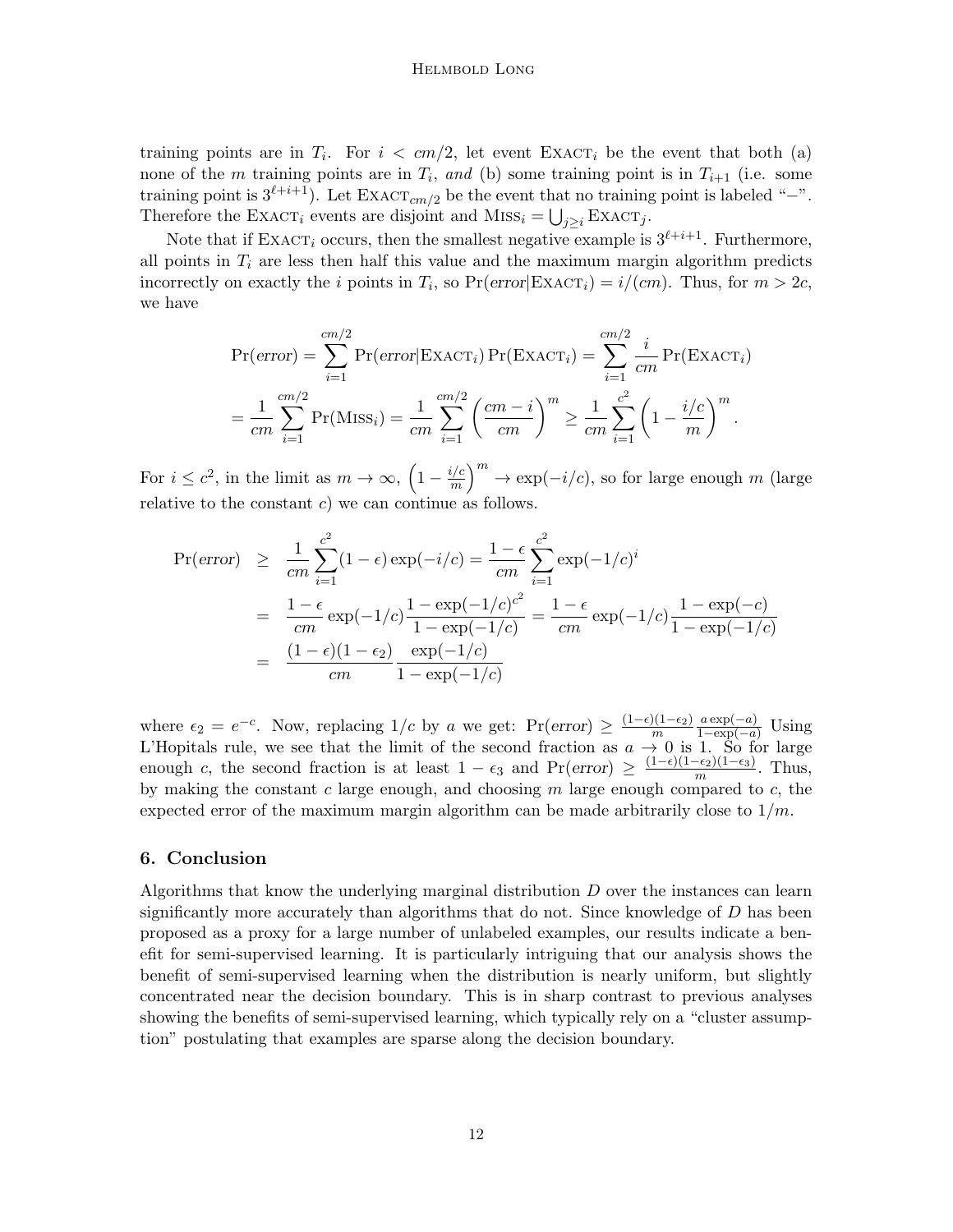# References

- <span id="page-12-8"></span>M. Balcan and A. Blum. A discriminative model for semi-supervised learning. JACM, 57 (3), 2010.
- <span id="page-12-0"></span>S. Ben-David, T. Lu, and D. Pal. Does unlabeled data provably help? Worst-case analysis of the sample complexity of semi-supervised learning. COLT, 2008.
- <span id="page-12-12"></span>B. E. Boser, I. M. Guyon, and V. N. Vapnik. A training algorithm for optimal margin classifiers. Proceedings of the 1992 Workshop on Computational Learning Theory, pages 144–152, 1992.
- <span id="page-12-5"></span>O. Chapelle, B. Schölkopf, and A. Zien. Semi-Supervised Learning. MIT Press, 2006.
- <span id="page-12-7"></span>Malte Darnstädt and Hans-Ulrich Simon. Smart pac-learners. Theor. Comput. Sci., 412 (19):1756–1766, 2011.
- <span id="page-12-4"></span>A. Ehrenfeucht, D. Haussler, M. Kearns, and L. G. Valiant. A general lower bound on the number of examples needed for learning. *Information and Computation*, 82(3):247–251, 1989.
- <span id="page-12-1"></span>D. Haussler, N. Littlestone, and M. K. Warmuth. Predicting {0, 1}-functions on randomly drawn points. Information and Computation, 115(2):129–161, 1994.
- <span id="page-12-2"></span>R. Herbrich, T. Graepel, and C. Campbell. Bayes point machines. Journal of Machine Learning Research, 1:245–279, 2001.
- <span id="page-12-3"></span>M. Kääriäinen. Generalization error bounds using unlabeled data. COLT, 2005.
- <span id="page-12-10"></span>Y. Li, P. M. Long, and A. Srinivasan. The one-inclusion graph algorithm is near-optimal for the prediction model of learning. IEEE Transactions on Information Theory, 47(3): 1257–1261, 2001.
- <span id="page-12-13"></span>P.A.P. Moran. The random division of an interval. Supplement to the Journal of the Royal Statistical Society, 9(1):92–98, 1947.
- <span id="page-12-14"></span>L. Pitt and M. K. Warmuth. Prediction preserving reducibility. Journal of Computer and System Sciences, 41(3), 1990.
- <span id="page-12-9"></span>R. Urner, S. Shalev-Shwartz, and S. Ben-David. Access to unlabeled data can speed up prediction time. ICML, 2011.
- <span id="page-12-11"></span>V. N. Vapnik and A. Lerner. Pattern recognition using generalized portrait method. Automation and remote control, 24, 1963.
- <span id="page-12-6"></span>X. Zhu and A. B. Goldberg. *Introduction to Semi-Supervised Learning*. Synthesis Lectures on Artificial Intelligence and Machine Learning. Morgan-Claypool, 2009.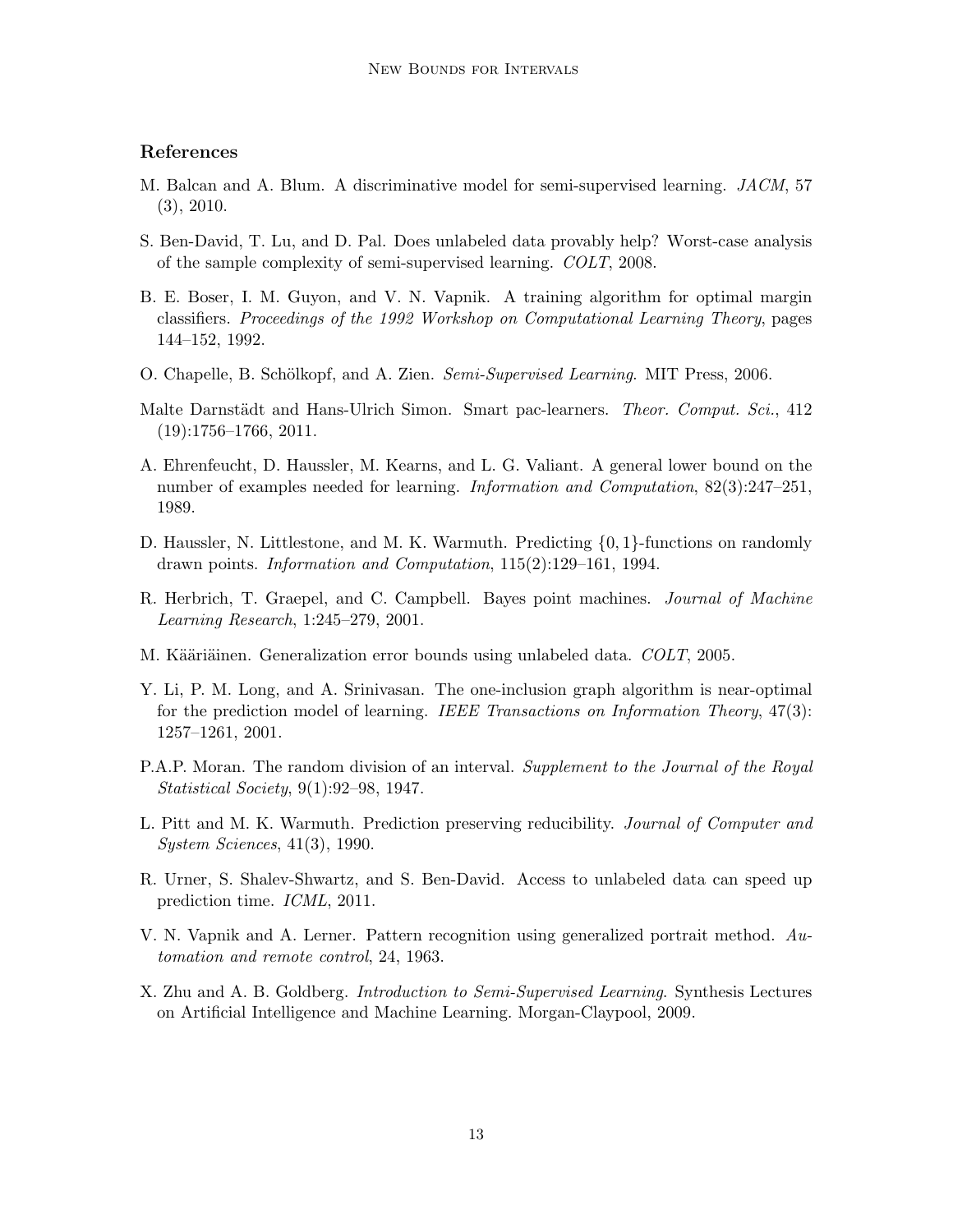## <span id="page-13-0"></span>Appendix A. Algebraic completion of the proof of Theorem [2](#page-2-0)

Here we give an algebraic proof that  $\int_{s \in R_i} error(s)ds \leq g_i^2/4$ , whose proof was sketched using plots in Section [4.](#page-7-0) This integral corresponds to the situation where the shifted sample causes  $\theta$  to fall in the "gap" between  $x_i$  and  $x_{i+1}$ . We again assume that  $\theta \leq 1/2$  (the other case is symmetrical) and proceed using the same cases. As before, let  $r_i$  be the shift taking  $x_{i+1}$ to  $\theta$  and  $g_i$  be the length of the  $x_i, x_{i+1}$  gap. Thus  $x_{i+1} \oplus r_i = \theta$  and a shift of  $r_i + g_i$  takes  $x_i$  to  $\theta$  even though  $r_i + g_i$  might be greater than one.

Case (A):  $g_i \leq \theta$ . In this case,  $\theta$  falls in the gap only for shifts s where  $x_i \oplus s \leq \theta$  $x_{i+1} \oplus s$ . The maximum margin algorithm makes a mistake on a randomly drawn test point exactly when the test point is between the middle of the (shifted) gap and  $\theta$ . Therefore,

$$
\int_{r_i}^{r_i+g_i} \text{error}(s) ds = \int_{r_i}^{r_i+g_i} \left| \left( \frac{x_i + x_{i+1}}{2} \right) \oplus s - \theta \right| ds = 2 \int_0^{g_i/2} z \, dz = \frac{g_i^2}{4}.
$$

Case (B):  $\theta \le g_i \le 1 - \theta$ . In this case, as before, the integral goes from  $r_i$  to  $r_i + g_i$ . However, the expected error is slightly more complicated: while  $s \in [r_i, r_i + g_i - \theta]$ , all of the examples are negative, and the expected error is  $\vert$  $\frac{x_{i+1}\oplus s}{2} - \theta$ , and when  $s \in [r_i+g_i-\theta, r_i+g_i]$ the expected error is  $\Big|$  $\frac{x_{i+1}+x_i}{2} \oplus s - \theta$ , see the Case B plots in Section [4.](#page-7-0) Thus:

$$
\int_{r_i}^{r_i+g_i} \text{error}(s)ds = \int_{r_i}^{r_i+g_i-\theta} \left| \frac{x_{i+1}\oplus s}{2} - \theta \right| ds + \int_{r_i+g_i-\theta}^{r_i+g_i} \left| \frac{x_{i+1}\oplus s+x_i\oplus s}{2} - \theta \right| ds.
$$

Using a change of variables  $(t = s - r_i)$ , we get

<span id="page-13-1"></span>
$$
\int_{r_i}^{r_i+g_i} \text{error}(s)ds = \int_0^{g_i-\theta} \left| \frac{\theta+t}{2} - \theta \right| dt + \int_{g_i-\theta}^{g_i} \left| \frac{\theta+t+\theta-g_i+t}{2} - \theta \right| dt
$$

$$
= \int_0^{g_i-\theta} \left| \frac{t-\theta}{2} \right| dt + \int_{g_i-\theta}^{g_i} \left| t - \frac{g_i}{2} \right| dt. \tag{10}
$$

Subcase (B1):  $g_i \geq 2\theta$ . Continuing from Equation [\(10\)](#page-13-1),

$$
\int_{r_i}^{r_i+g_i} \text{error}(s)ds = \int_0^{\theta} \frac{\theta-t}{2} dt + \int_{\theta}^{g_i-\theta} \frac{t-\theta}{2} dt + \int_{g_i-\theta}^{g_i} \frac{g_i}{2} - t dt
$$
  
=  $\frac{\theta^2}{2} - \frac{\theta^2}{4} - \frac{\theta(g_i-2\theta)}{2} + \frac{(g_i-\theta)^2}{4} - \frac{\theta^2}{4} + \frac{\theta g_i}{2} - \frac{g_i^2}{2} + \frac{(g_i-\theta)^2}{2}$   
=  $\frac{g_i^2}{4} + \frac{7\theta^2}{4} - \frac{3g_i\theta}{2} < g_i^2/4.$ 

Subcase (B2):  $\theta < g_i < 2\theta$ . Again continuing from Equation [\(10\)](#page-13-1),

$$
\int_{r_i}^{r_i+g_i} \text{error}(s)ds = \int_0^{g_i-\theta} \frac{\theta-t}{2} dt + \int_{g_i-\theta}^{g_i/2} \frac{g_i}{2} - t dt + \int_{g_i/2}^{g_i} t - \frac{g_i}{2} dt
$$
  
= 
$$
\frac{\theta(g_i-\theta)}{2} - \frac{(g_i-\theta)^2}{4} + (\theta - \frac{g_i}{2})\frac{g_i}{2} - \frac{g_i^2}{8} + \frac{(g_i-\theta)^2}{2} - \frac{g_i^2}{4} + \frac{g_i^2}{2} - \frac{g_i^2}{8}
$$
  
= 
$$
\frac{2\theta g_i - \theta^2}{4} < \frac{g_i^2}{4}
$$